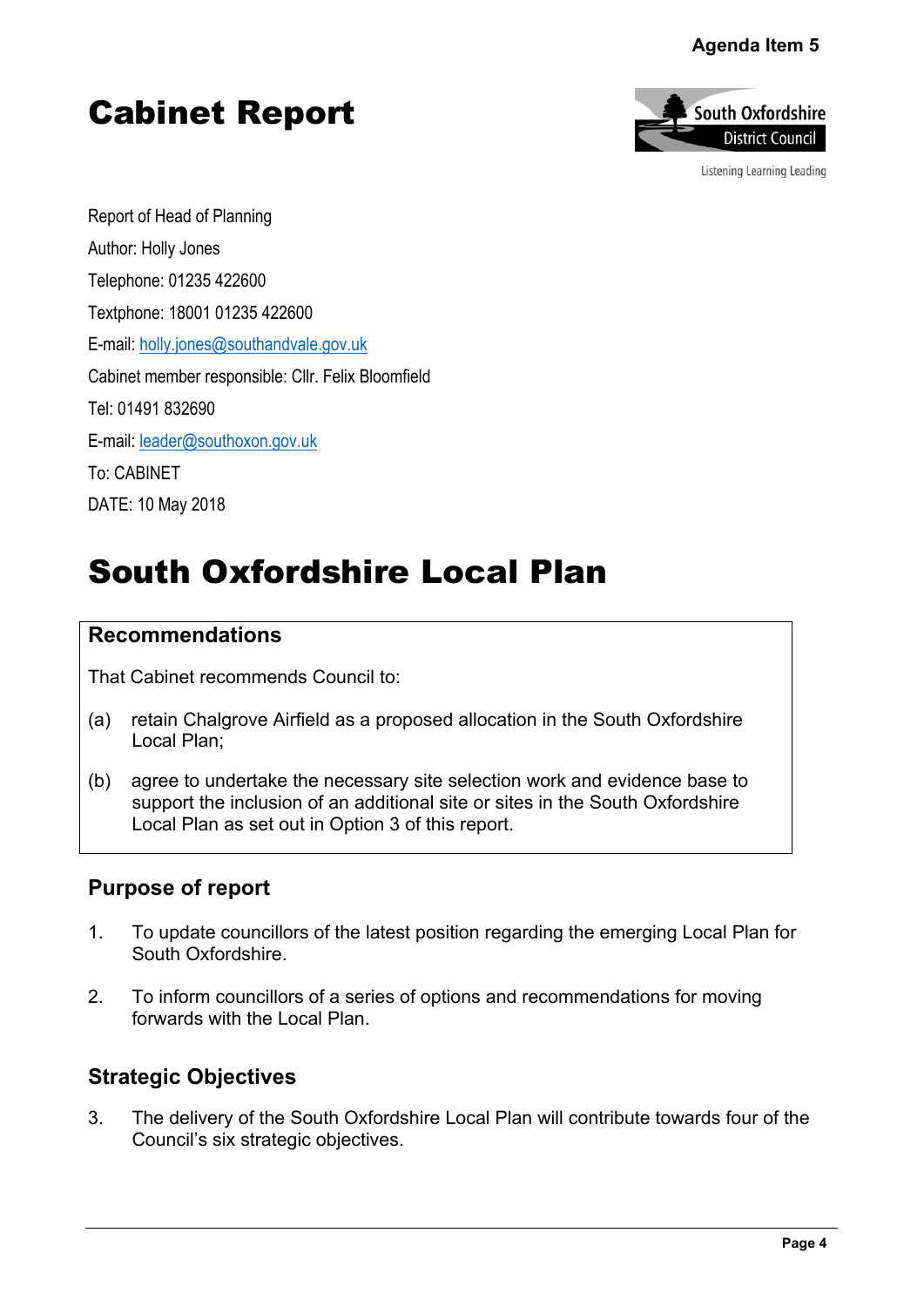- 4. The Local Plan has a key role to play in delivering the district's future as it sets out the level and distribution of development to 2033, which will help to shape the future of South Oxfordshire.
- 5. The potential of Didcot, is a strategic objective, which is supported by the retention of the existing allocations of land at Didcot for residential and employment related development. To further support this, additional allocations for residential development have been proposed which reflect extant planning permissions.
- 6. A key role of the South Oxfordshire Local Plan is to identify sufficient employment and housing land for existing and future communities. This directly supports the strategic objective to deliver 'homes and jobs for everyone.'
- 7. The emerging Local Plan supports the strategic objective to 'build thriving communities'. In addition to the provision for different land uses, the policies within the plan will ensure that developers provide the necessary infrastructure to support the new communities.

## **Background**

- 8. This report follows the earlier report to Cabinet and Council in April 2018, and whilst all the appendices to those reports are included for completeness, not all are referred to directly in this report.
- 9. The South Oxfordshire Local Plan is the key document in the Development Plan for the district between 2011-2033 and, on its adoption, will replace the existing adopted Core Strategy and adopted Local Plan.
- 10. The Local Plan sets out the overall level and distribution of development required for the district. It sets the framework within which Neighbourhood Plans can be produced and steers the future pattern of development across South Oxfordshire. The Local Plan includes a full suite of planning policies which are used in the determination of planning applications.
- 11. All local authorities are under a statutory obligation to prepare a local plan. The current Development Plan for South Oxfordshire comprises saved policies of the Adopted Local Plan, Adopted Core Strategy and made Neighbourhood Development Plans. In addition the County's Minerals and Waste Local Plan forms part of our Development Plan. The emerging Local Plan will replace both the existing 'saved' policies of the Adopted Local Plan to 2011 and Adopted Core Strategy (2012). Agenda Item 5<br>
e as it sets out<br>
shape the future<br>
y the retention o<br>
ent related<br>
ential<br>
missions.<br>
t employment<br>
upports the<br>
riving<br>
policies within<br>
ture to support<br>
2018, and whilst<br>
ot all are referred<br>
component Pl
- 12. We have previously consulted at the following stages Issues and Scope – June 2014

Refined Options – February 2015

Preferred Options – June 2016

Second Preferred Options – March 2017

Publication – October 2017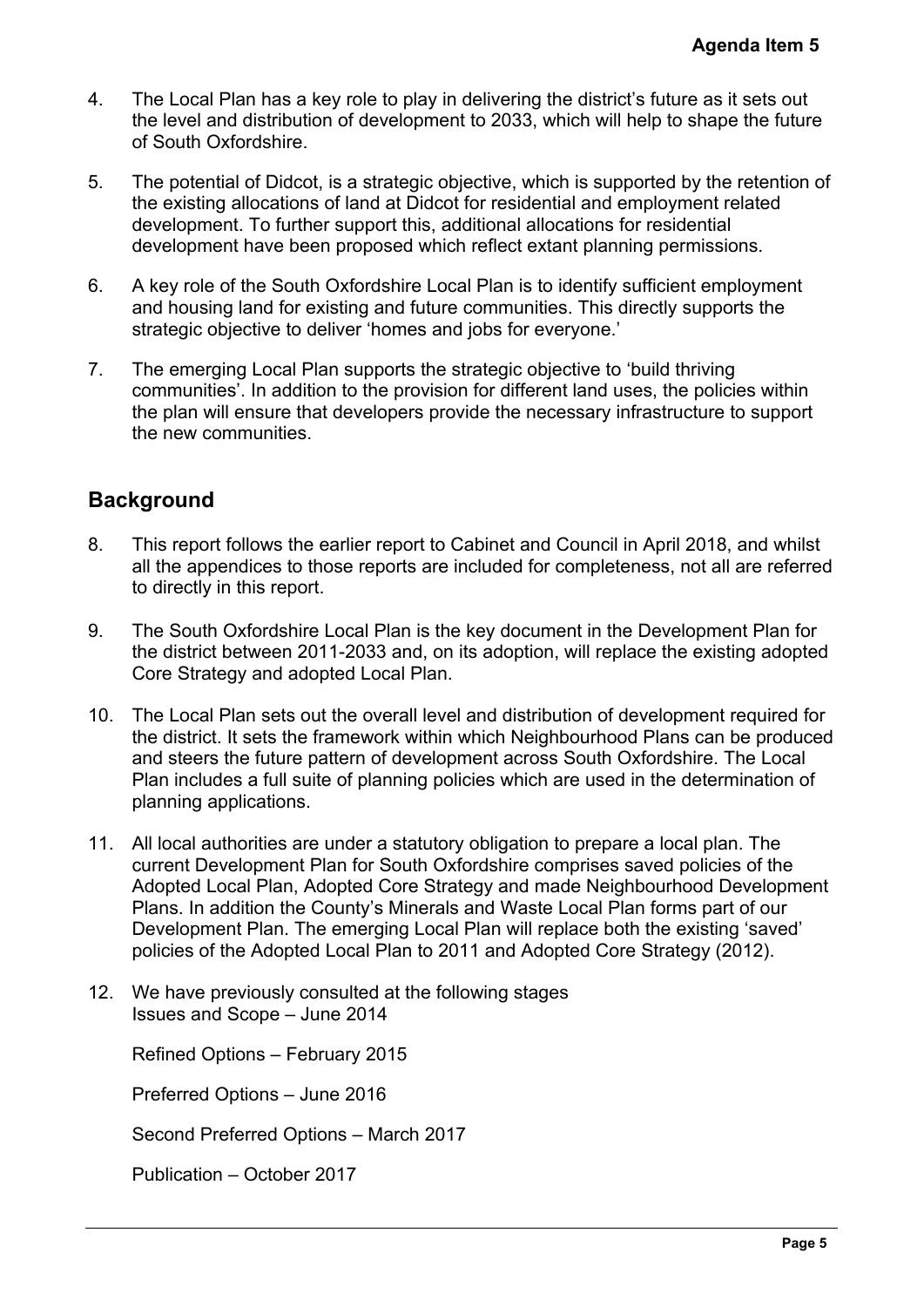- 13. The first two stages of consultation were based on a plan period up to 2031. Once the plan is adopted, it is expected to have a life of 15 years from the date of adoption so that it provides an effective plan for future development. Our previous work programme indicates that the plan was likely to be adopted in 2018, therefore the plan period was to 2033.
- 14. The June 2016 Preferred Options version of the Local Plan did not contain all of the policies which would be used in the determination of planning applications.
- 15. The March 2017 Second Preferred Options version of the Local Plan complemented these earlier consultations and updated the Plan in terms of its evidence base and in response to representations made. It also included a full set of Development Management policies which would be used to determine planning applications.
- 16. The Local Plan was published under Regulation 19 for public consultation for a period of seven weeks which closed on 30 November 2017. Following the close of the consultation period, the Council was advised that Homes England (HE) as landowners had been unable to reach agreement with the tenants, Martin Baker, to secure the land at Chalgrove Airfield for housing. Chalgrove is included in the draft Local Plan as a strategic allocation (3,000 homes). The other key allocations are Culham (3,500 homes) and Wheatley campus (300 homes) and a regeneration scheme at Berinsfield (1,700 homes).
- 17. Given the position with Chalgrove we need to review how best to proceed with the Local Plan. HE have confirmed that they will continue to seek to reach an agreement through commercial negotiations, but in the event this cannot be reached, they are prepared to seek use of their statutory powers, which includes Compulsory Purchase Order (CPO) powers. Martin Baker has written to the Council confirming that it will continue to oppose Chalgrove as a strategic allocation and that it would oppose any CPO.
- 18. Legal advice has been sought on the potential impact on the South Oxfordshire Local Plan of this updated information and the options for progressing the Local Plan.
- 19. Officers have informed the Planning Inspectorate (PINS) that there is a delay with the anticipated programme towards submission and will continue to update PINS on progress. It should be noted that PINS require six weeks' notification of the intention to submit a Local Plan for examination.
- 20. We also received a representation to the Regulation 19 public consultation from Oxfordshire County Council which is attached at Appendix 9. The County Council raises a number of concerns, in relation to Chalgrove. The key issue relates to transport infrastructure and the requirement for a substantial investment in additional infrastructure which is likely to be needed. The County Council is concerned about whether such investment will be forthcoming and advises that further evidence is needed to be confident that the infrastructure challenges associated with development at Chalgrove Airfield are able to be addressed. **Agenda Item 5**<br>to 2031. Once<br>date of adoption<br>ious work<br>therefore the<br>contain all of the<br>ations.<br>a complemented<br>ance base and in<br>lopment<br>plications.<br>tation for a<br>ng the close of d(HE) as<br>*Aartin Baker, to*<br>ded in the draf
- 21. Further to a meeting held on 20 February 2018 between Homes England, Oxfordshire County Council and South Oxfordshire District Council, we wrote to Homes England (attached at Appendices 6 and 7). Their response is at Appendix 8 and 13. We also wrote to Oxfordshire County Council which is attached at Appendix 10 and their response is at Appendix 15.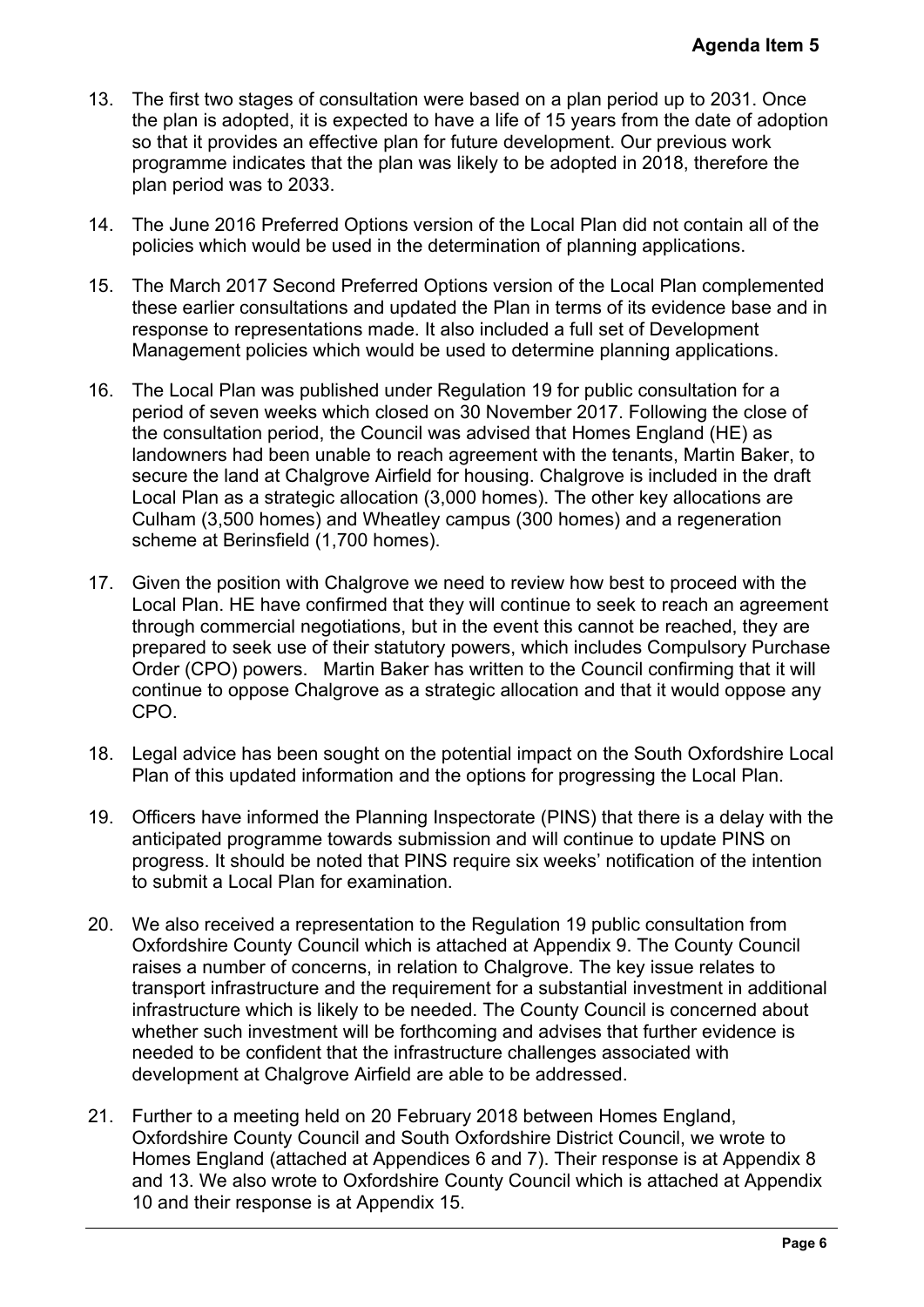22. All parties remain committed to working together to seek to resolve the outstanding concerns in respect of transport infrastructure.

## **What level of development are we planning for?**

#### **Housing (Objectively Assessed Need OAN)**

- 23. In April 2014, the councils across Oxfordshire published a Strategic Housing Market Assessment (SHMA), and this identified that South Oxfordshire needs additional housing beyond that which is planned for in the existing Core Strategy.
- 24. As well as this, Oxford City Council indicated that they would have difficulties in meeting their identified housing need entirely within the city boundary and that other districts across the county could be asked to consider taking some of this "unmet housing need."
- 25. In response we decided that we needed to review our existing plan and consider how we can plan for additional growth in the most sustainable way.
- 26. The SHMA made recommendations in terms of a housing range that we should be planning for, recognising that the affordable housing evidence provided a basis for considering higher housing provision. The SHMA identifies a total need for between 14,500 and 16,500 homes for South Oxfordshire over the twenty-year period 2011- 2031. This would equate to an annual provision of between 725-825 new homes.
- 27. Given that we originally anticipated the adoption of the Local Plan at the end of 2018 as set out in the published Local Development Scheme and that Government guidance requires Local Plans to have a time span of 15 years from the point of adoption, the annual requirement for housing has been rolled on for the additional two years (to 2033). This may need updating again.
- 28. The SHMA considers that the provision of 750 dwellings a year would support economic growth in South Oxfordshire. This is primarily to meet the needs of our existing businesses wishing to expand and to allow for new business formation at similar rates to the past. A proportion of this provision would also meet the need for affordable housing in the district.
- 29. Officers have previously advised that there is a risk in not adopting the upper end of the range set out in the SHMA of 825 homes per year. However, it is noted that the other planning authorities in the housing market area have progressed their Local Plans on the basis of the mid-point and have been found sound.
- 30. We have previously consulted, in the draft Local Plan, upon making provision for 17,050 new homes to be delivered to meet the District's own needs during the plan period (2011 to 2033). This equates to 775 homes a year, which reflects the midpoint of the recommended range in the SHMA. This is considered to be an appropriate response to meeting our housing needs. Not only does this go beyond the committed economic growth housing requirement for South Oxfordshire, but also provides an uplift to deliver affordable housing identified in the SHMA. The midpoint of the SHMA has been selected as the Objectively Assessed Need for housing which represents an appropriate and sound basis for the amount of new housing we need Agenda Item 5<br>
he outstanding<br>
the outstanding<br>
She outstanding<br>
She additional<br>
She additional<br>
Page 7<br>
ifficulties in<br>
y and that other<br>
f this "unmet<br>
and consider how<br>
twe should be<br>
led a basis for<br>
eed of 2018<br>
verme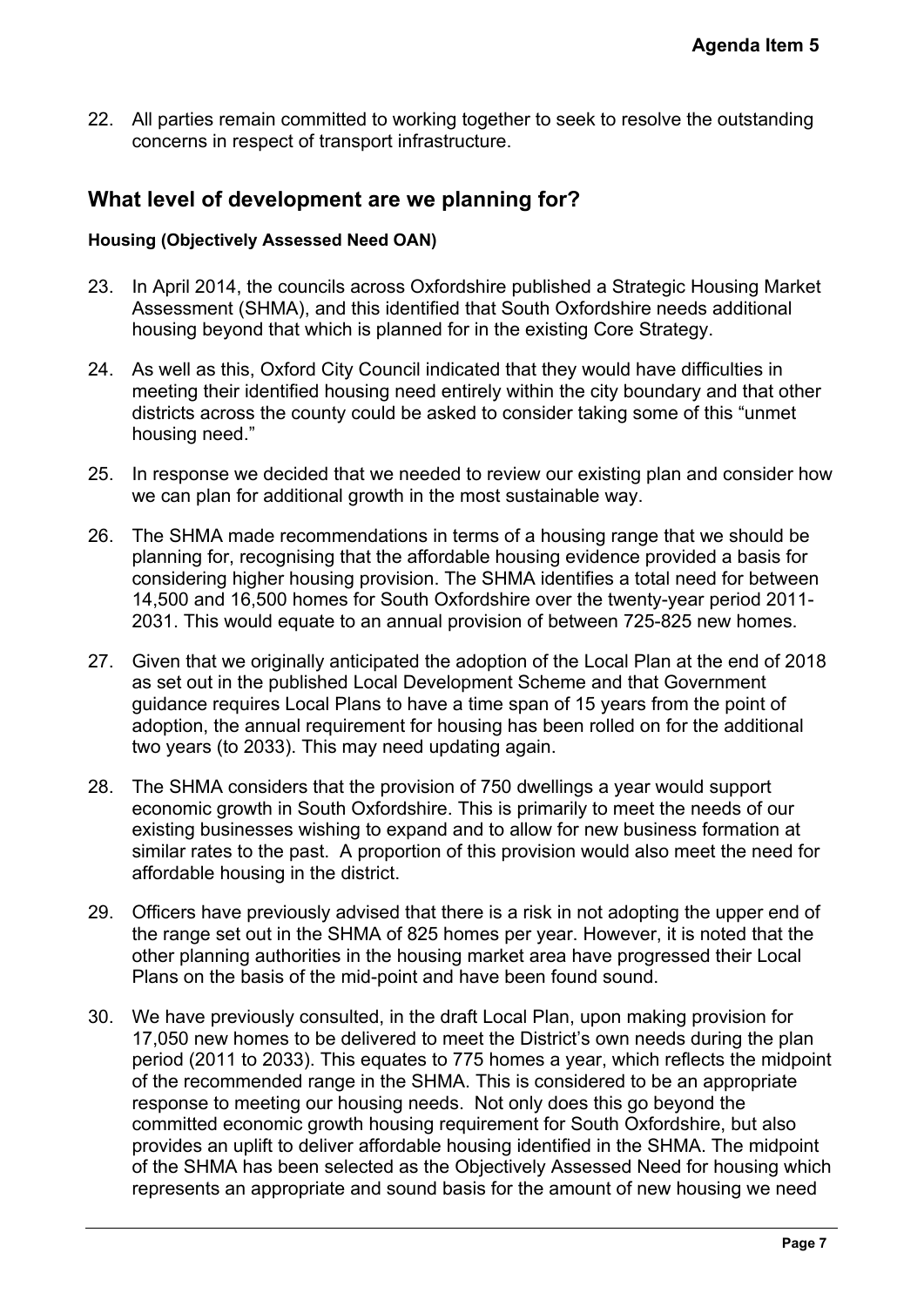to plan for. This equates to 775 homes a year and a plan period total to 2033 of 17,050 homes. This may need rolling forward again to ensure we have 15 years planned development at the point of adoption.

- 31. The Ministry for Homes, Communities and Local Government (MHCLG) published a revised National Planning Policy Framework (NPPF) for consultation on 5 March. Whilst it remains a draft for consultation, it provides an indication of how national policy may change. Importantly, it proposes that any local plans submitted for examination within six months of its final publication will be assessed against the policies in the current version of the NPPF. Plans submitted after the end of the six month transitional period will be assessed against the policies in the new NPPF. The date for the final NPPF has not been confirmed, though April's Planning Update Newsletter from MHCLG indicated that the document would be published in the summer. This presents some difficulty in determining when the six month transitional arrangements will end. On the basis of this information, it could reasonably be expected to be between December 2018 – February 2019. **Agenda Item 5**<br>al to 2033 of<br>we 15 years<br>LG) published a<br>non 5 March.<br>how national<br>mitted for<br>against the eend of the six<br>new NPPF. The<br>ining Update<br>ished in the<br>onnth transitional<br>onably be<br>ocuments<br>are internal methodol
- 32. This consultation document was accompanied by a series of other documents including draft Planning Practice Guidance. The details of the standard methodology for calculating housing need are included in the supplementary documents. The methodology remains unchanged since the Government publication on 'Planning for the right homes in the right places' which consulted upon a standard methodology for calculating housing need (Objectively Assessed Need). For South Oxfordshire this annual need was 617 dwellings per annum. Following updated baseline information, the latest calculation would be 612 dwellings per annum.
- 33. As set out above, the Objectively Assessed Need (OAN) contained within the emerging Local Plan aligns to the mid-point of the range of Oxfordshire's Strategic Housing Market Assessment which is 775 dwellings per annum (dpa).
- 34. As can be seen, the transitional arrangements have potentially important consequences in terms of the OAN, i.e. the emerging Local Plan is based on an OAN of 775dpa, whereas the standard methodology that would apply after the end of the transitional period would result in an OAN of 612dpa.
- 35. Further, the draft guidance says that in certain circumstances it will be appropriate to plan for an uplift in housing numbers, including where (as is the case here) there is a Growth Deal in place. The draft national practice guidance states that:

*"Circumstances where an uplift will be appropriate include, but are not limited to; where growth strategies are in place, strategic level infrastructure improvements are planned, funding is in place to promote and facilitate growth (i.e. Housing Deals, Housing Infrastructure Fund). In these circumstances, the local housing need figure can be reflected as a range, with the lower end of the range being as a minimum the figure calculated using the standard method." Source: Draft PPG March 2018*

- 36. The transitional arrangements are thus a highly relevant point to be considered alongside the options below.
- 37. The draft planning practice guidance makes specific reference to Housing Deals as a circumstance where an uplift to the standard need would be appropriate. It advises that in such situations the local housing need can be expressed as a range rather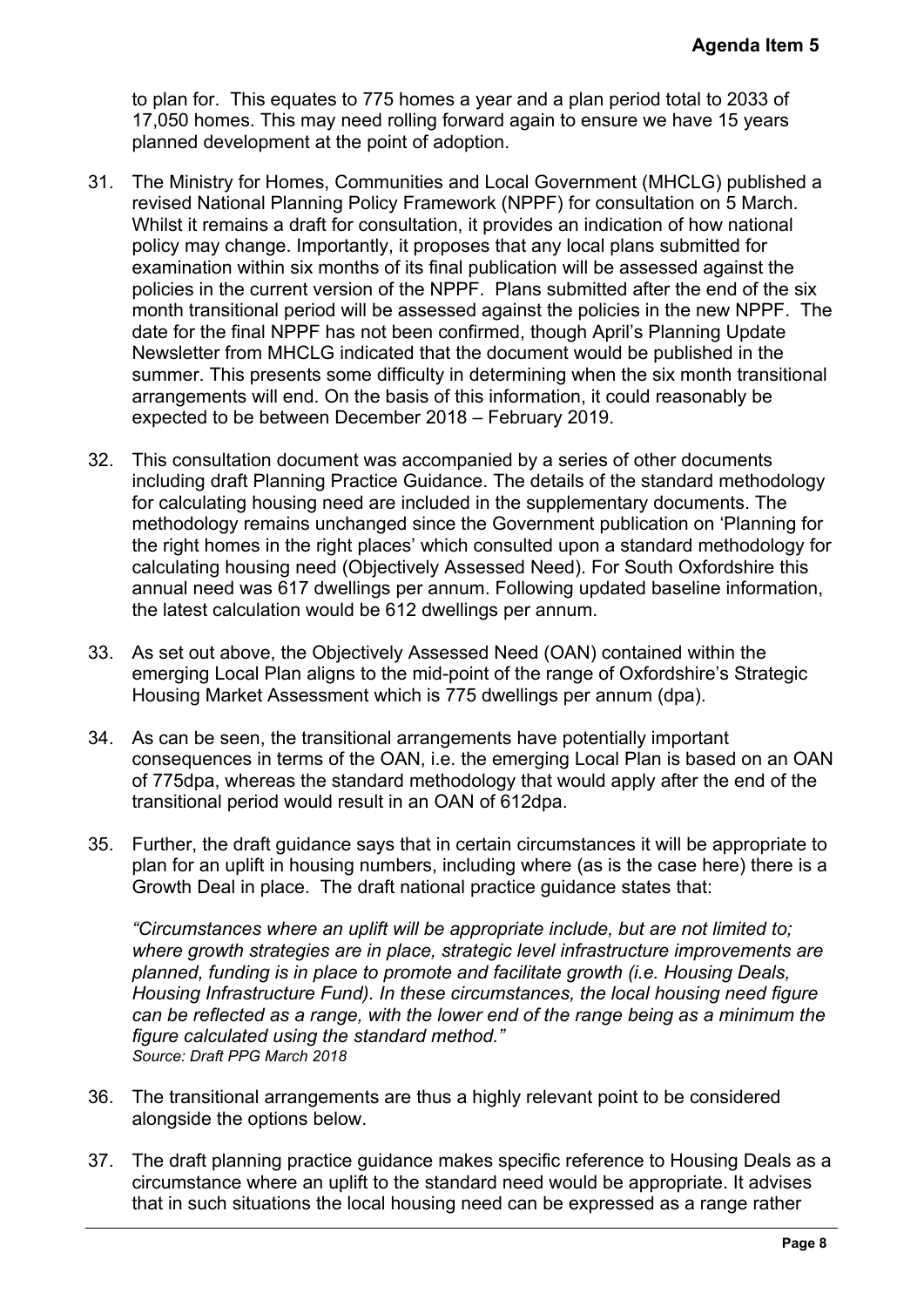than a single figure. For South Oxfordshire, the lower end of the range would be the figure calculated using the standard method and the higher end would be the 2014 SHMA figure which has been used as the basis for the Oxfordshire Housing and Growth Deal.

- 38. In addition, if the Council sought to pursue a lower housing number at this stage, this would contradict the direction, currently being implemented, regarding the Oxfordshire housing and growth deal, which has now been signed by all Oxfordshire Districts, and would have a direct impact upon this. However further uncertainty and delay may give rise to further speculative planning applications. In addition, a national draft Housing Delivery Test (HDT) has also been published, though a bespoke Oxfordshire wide HDT is being developed which would reduce the pressure on the districts for a limited period. **Agenda Item 5**<br>ge would be the 2014<br>Housing and<br>at this stage, this<br>ig the<br>wear all Oxfordshire<br>uncertainty and<br>ddition, a<br>though a<br>the pressure<br>terments of<br>action and the pressure<br>terments of<br>promable pressure<br>are termed
- 39. There will be a requirement to prepare and maintain one or more statements of common ground as evidence of the statutory duty to cooperate. With reference to the duty, the draft Framework has been amended to state that this duty cannot be deferred. In South Oxfordshire a number of statements of common ground have been prepared to evidence the engagement and areas of agreement with neighbouring authorities and statutory consultees.
- 40. This affects the consideration of our OAN; old v new. If we are to consider new OAN, then we will need to assess our economic growth, which may create an uplift to our OAN. This is a major piece of work, which could take 12-18 months and is required to be applied across our housing market area (County). This work is currently planned as part of the Joint Statutory Spatial Plan (JSSP) work.
- 41. Whilst there exists a disagreement between South Oxfordshire and Oxford City, Cherwell and West Oxfordshire District Councils regarding unmet housing needs, we consider that the duty has been discharged, but that our approach in part defers the level of contribution pending examination of Oxford City's Local Plan. However, it is noted that the disputed 1,200 shortfall in homes between our contribution and the apportionment of the working assumption no longer exists when the new standard method for the local housing need assessment, excluding any agreed uplift, is applied to Oxford City's housing need.
- 42. In addition to the above, through the Oxfordshire Growth Deal, part of the freedoms and flexibilities afforded to the districts is to reduce the housing land supply requirement to three years for the duration of the preparation of the JSSP. Reducing the housing land supply requirement will lessen the pressure on the delivery trajectory and provide greater flexibility during this period. However, we should not ignore what may happen once this relaxation period has been lifted.

# **Options for consideration**

- 43. In light of the position at Chalgrove, officers reported their recommended approach to Cabinet on 20 March and then Council on 27 March 2018.
- 44. Council voted against submitting the Local Plan in its current form and asked Cabinet to reconsider two of the options in the report to Cabinet on 20 March (option 2 and option 3) and report back to Council. Option 2 includes replacing the proposed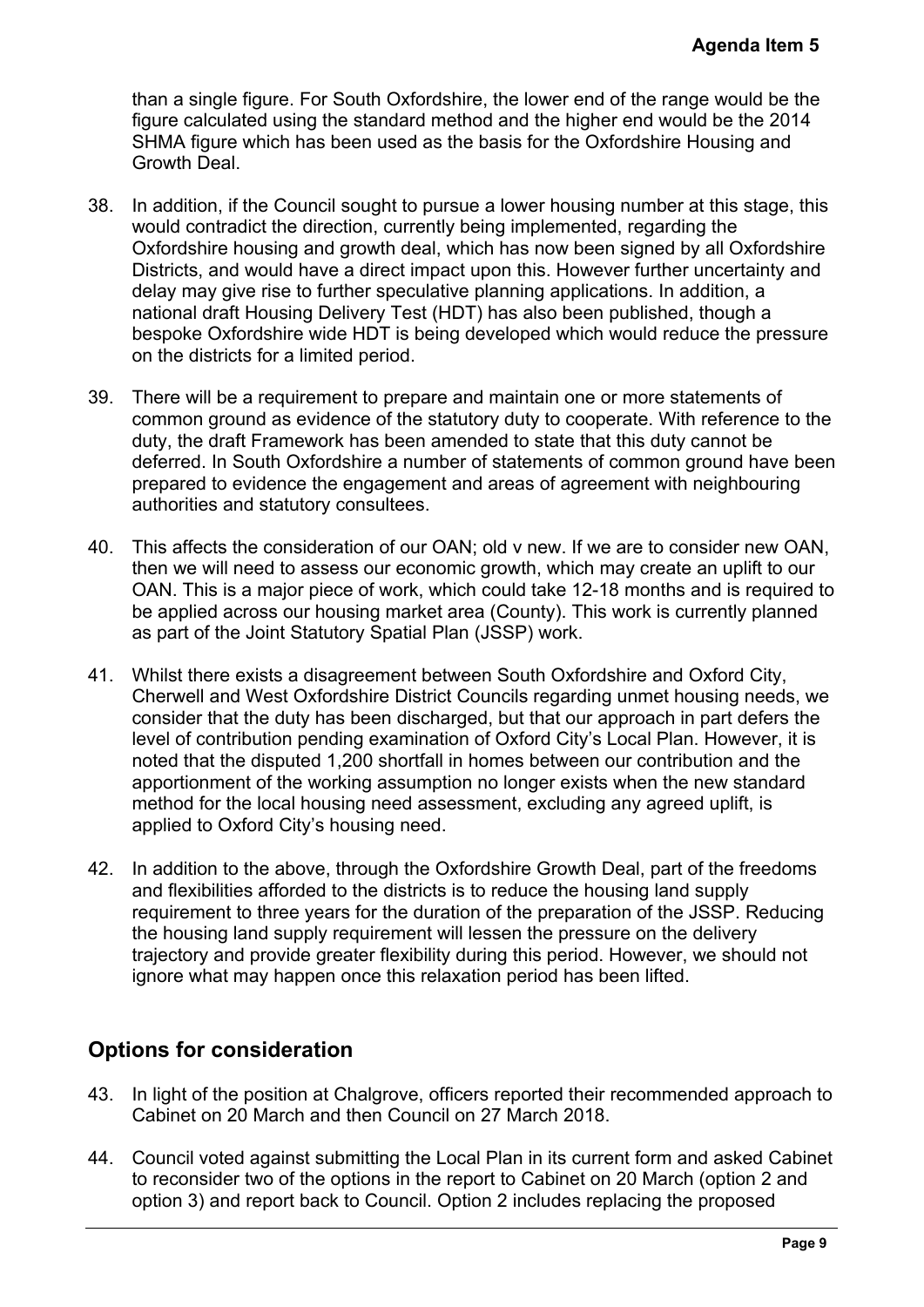allocation at Chalgrove Airfield with another site(s) and option 3 proposes adding an additional reserve site(s) to the South Oxfordshire Local Plan which could come forward for development in the event that Chalgrove failed to deliver. Council may choose to propose new options, which are not outlined below, supported by the necessary information and in recognition of any associated implications.

45. The options and their likely timetable for delivery are detailed below. In addition the potential implications are also included. The programme for all options, may require an additional year to be added to the end of the Plan period to reflect a 15 year horizon from the point of adoption, which would mean a roll forward of housing/employment/retail, etc needs.

### **OPTION 1 – NO CHANGE TO THE SOUTH OXFORDSHIRE LOCAL PLAN**

- 46. Council could decide to maintain the Local Plan proposals and timescales for submission as is and rely on the commitment from HE to deliver Chalgrove. Minor changes to the Local Plan to reflect the emergence of new national guidance, the position on Chalgrove Airfield and an updated trajectory can usefully be included.
- 47. Option 1 would enable the council to proceed to the formal submission of the Local Plan by end June 2018. This date has been updated to reflect the six week notification time from the Planning Inspectorate from the point of a decision by Council on 15 May 2018.
- 48. Submitting the Local Plan within this timescale would mean that the plan would be assessed against the current version of the NPPF.
- 49. It should be noted that if HE needed to use its compulsory purchase powers to deliver Chalgrove the CPO process will delay the delivery of the site. The council would need to adjust its housing trajectory accordingly, which, depending on the extent of such timing, could present a housing shortfall in the plan period.
- 50. However, Option 1 also introduces a significant element of risk, insofar as the Local Plan Inspector may find relying on a CPO process to secure the land for development for a strategic allocation unsatisfactory and potentially not meeting the requirement for available and deliverable sites for development and therefore not effective, rendering the Plan 'unsound'. **Agenda Item 5**<br>
poses adding an<br>
could come<br>
. Council may<br>
orted by the<br>
ons.<br>
In addition the<br>
ns, may require<br>
t a 15 year<br>
of<br> **AN**<br>
scales for<br> **AN**<br>
scales for<br>
algrove. Minor<br>
puidance, the<br>
be included.<br>
on of the
- 51. During examination, if the Inspector raised concerns with the soundness of the Plan then the council would have the option of requesting the Inspector to recommend modifications to the Plan to make it sound.
- 52. The Inspector could suggest that an additional or replacement site should be added to the Local Plan, to cover for the potential that Chalgrove did not come forward. This would require the council to consult on this additional or replacement site(s) through a modifications process during the examination.
- 53. Once the Local Plan is submitted, the timetable is largely steered by the Planning Inspector, including any potential delay created by any route that might be chosen to address concerns raised by the Inspector.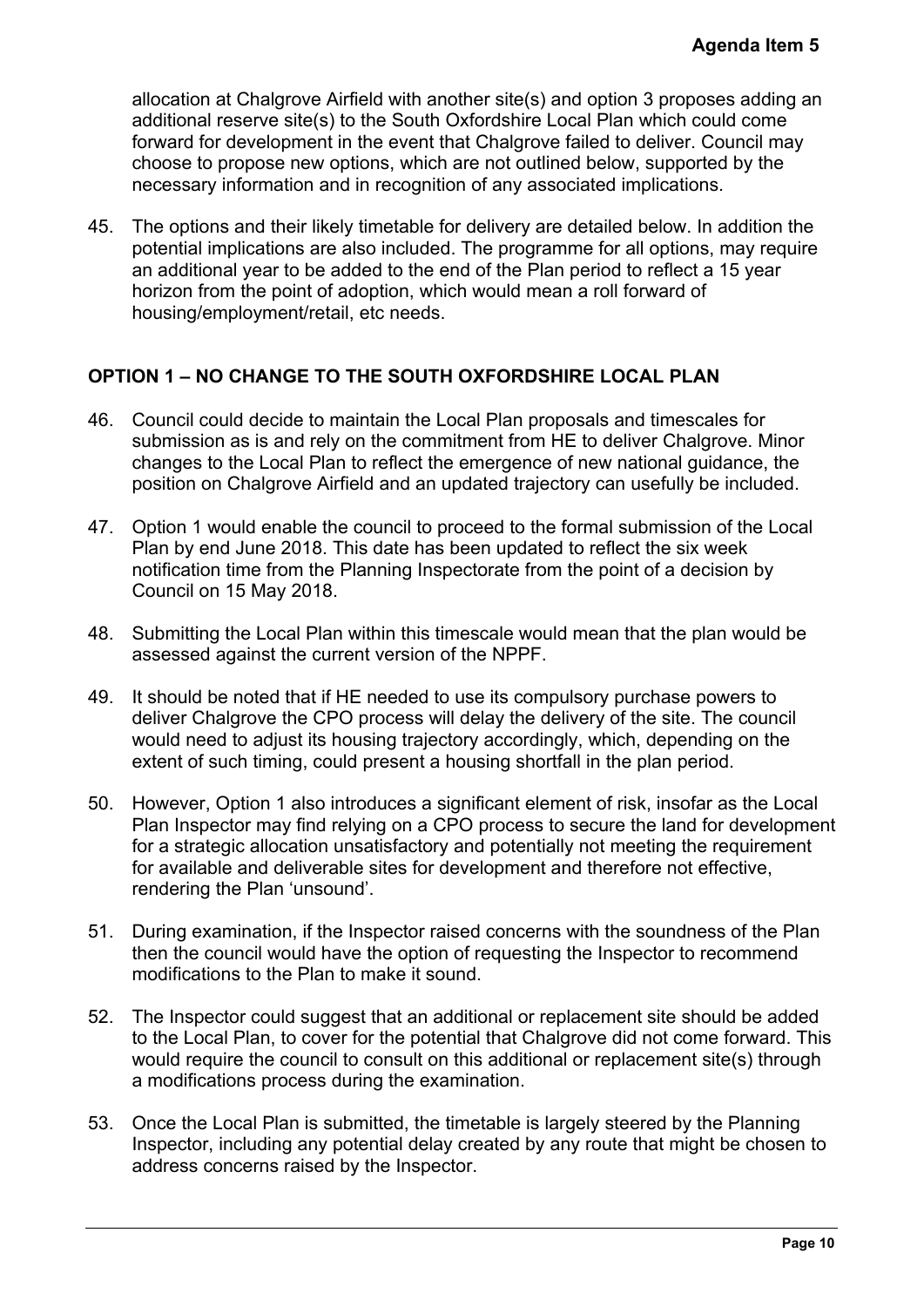- 54. If the Council did have to consider / consult on additional sites this would be likely to add at least six months delay to the Local Plan process.
- 55. It is likely that the Inspector would suspend the hearing sessions of the Examination to allow such concerns to be addressed. Any risk that this could impact on the Local Plan's overall spatial strategy for development could be discussed at the hearing sessions.
- 56. Assuming that there would be a need to consider alternative sites the next steps in the process for Option 1 could follow the below timetable:

| Submission to Secretary of State (Regulation 22) |
|--------------------------------------------------|
| Examination in Public (Regulation 24)            |
| Main modifications consultation                  |
| Inspector's report (Regulation 25)               |
| Adoption (Regulation 26)                         |
|                                                  |

- 57. There may be scope for the council to commit to an early review of the plan to address any concerns raised by the Inspector. This could be done by way of a main modification to the submitted plan. The scope for this, and the structure of the proposed review mechanism (e.g. the timing and extent of the review) would require careful consideration. The Local Plan already includes a commitment to undertake an early review once Oxford City has adopted its Local Plan. In addition, there is already a requirement to regularly review Local Plans (every five years). **Agenda Item 5**<br> **Pould be likely to**<br>
the Examination<br>
and the hearing<br>
e next steps in<br>
22)<br>
22)<br>
22)<br>
Pould require<br>
the plan to<br>
by way of a main<br>
ture of the<br>
w) would require<br>
to undertake an<br>
ture is already<br>
at ris
- 58. It is considered that the 'no change' approach places the Local Plan at risk in respect of its deliverability. It is at risk of failing the examination on the grounds of its soundness and its effectiveness to deliver.
- 59. Cabinet made a recommendation to Council on the basis of Option 1, but Council did not support this. If Cabinet were minded to consider that Option 1 was the preferred option, then to support this would require further justification to persuade Council of the merits. Officers advise that no new material has been produced that is relevant to our Local Plan since Cabinet/Council last met on this matter.

## **OPTION 2 – REMOVE CHALGROVE PROPOSAL AND ADD REPLACEMENT SITE(S)**

- 60. Option 2 involves removing Chalgrove from the Plan altogether and finding an alternative site or sites.
- 61. The work required to support the identification of a replacement site follows a broadly similar approach to that of identifying a reserve site. The work involved is set out later in the report.
- 62. Option 2 would alter the existing Local Plan strategy to such an extent that Council would likely need to reconsider the Local Plan and undertake a further two rounds of public consultation prior to submission for examination. (A regulation 18 and regulation 19 consultation.) This is because the council must demonstrate that it has undertaken meaningful consultation prior to producing the final version of its Local Plan. At a Regulation 19 stage it is not advisable to alter the plan to such a significant extent. The additional consultation stage provides the safest approach balanced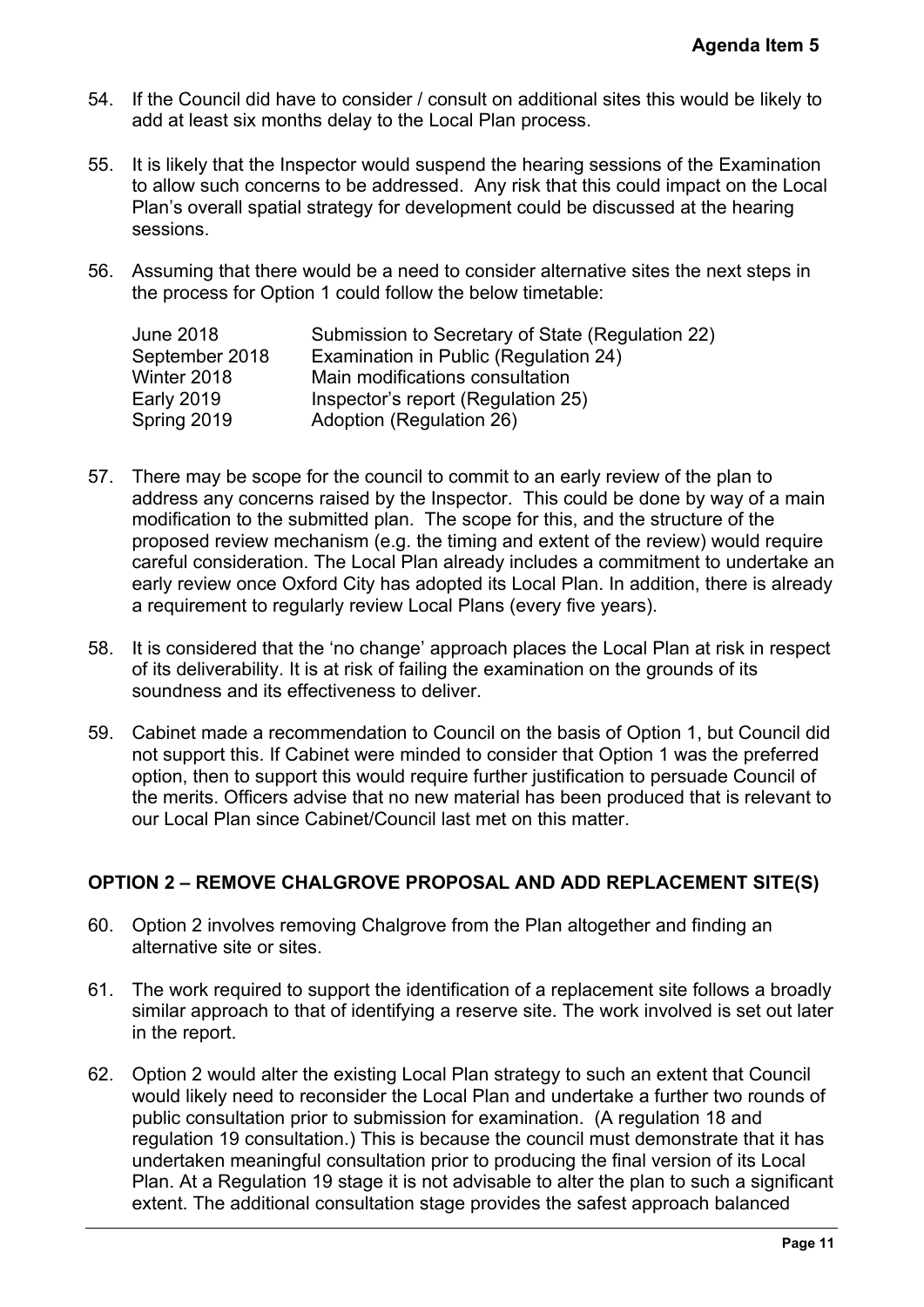63. Officers have reviewed the original timetable and drawn up a more detailed week based project plan, which reflects the current position before a final decision is made by Council. It is considered that this would add at least 18 months to the timetable.

|                                                                                                                                                                                                                                                                                                                                                  | <b>Agenda Item 5</b>                                                                                                                                                                                                                                                                                                                                                                                                                                                                                                                                                                                                                                                                                                                                                        |
|--------------------------------------------------------------------------------------------------------------------------------------------------------------------------------------------------------------------------------------------------------------------------------------------------------------------------------------------------|-----------------------------------------------------------------------------------------------------------------------------------------------------------------------------------------------------------------------------------------------------------------------------------------------------------------------------------------------------------------------------------------------------------------------------------------------------------------------------------------------------------------------------------------------------------------------------------------------------------------------------------------------------------------------------------------------------------------------------------------------------------------------------|
| Plan prior to its publication.                                                                                                                                                                                                                                                                                                                   | against this option. It also ensures that those who wish to make representations to<br>the Local Plan can have their views taken into account in the formulation of the Local                                                                                                                                                                                                                                                                                                                                                                                                                                                                                                                                                                                               |
|                                                                                                                                                                                                                                                                                                                                                  | Officers have reviewed the original timetable and drawn up a more detailed week<br>based project plan, which reflects the current position before a final decision is made<br>by Council. It is considered that this would add at least 18 months to the timetable.                                                                                                                                                                                                                                                                                                                                                                                                                                                                                                         |
| April - May 2018<br>April - May 2018<br>April - May 2018<br>May 2018<br>May - June 2018<br>June - Oct 2018<br>October 2018<br>Oct - Dec 2018<br>January 2019<br>Feb - March 2019<br>March - April 2019<br>May - Aug 2019<br>September 2019<br>Oct - Nov 2019<br>January 2020<br>April 2020<br><b>July 2020</b><br>September 2020<br>October 2020 | Information review of alternative sites<br>Housing and employment land availability assessment update.<br><b>Objectives Development</b><br>Round Table Session – Information review of alternative sites<br>Site Filtering exercise<br>Evidence Base updates<br>Round Table Session – outcomes of site filtering and evidence<br>Draft Regulation 18 Local Plan<br>Cabinet/Scrutiny/Council<br><b>Regulation 18 Consultation</b><br>Review consultation responses<br>Update Local Plan and evidence base<br>Cabinet/Scrutiny/Council<br><b>Regulation 19 Consultation</b><br>Submission to Secretary of State (Regulation 22)<br>Examination in Public (Regulation 24)<br>Main modifications consultation<br>Inspector's report (Regulation 25)<br>Adoption (Regulation 26) |
|                                                                                                                                                                                                                                                                                                                                                  | As can be seen, under Option 2 the Local Plan would be submitted for examination<br>after the end of the six month transitional period set out in the new (draft) NPPF.<br>This means that the Plan would be considered against the policies of the new NPPF.<br>The Council's OAN would be assessed against the new standard methodology plus<br>any uplift as required and the Oxfordshire Housing and Growth Deal                                                                                                                                                                                                                                                                                                                                                        |
|                                                                                                                                                                                                                                                                                                                                                  | It would also place the submission of the Local Plan beyond the 1 April 2019<br>deadline in the Oxfordshire Housing and Growth Deal, which would mean that we<br>had failed to meet this agreed milestone and that we were in breach of the 'Deal'.                                                                                                                                                                                                                                                                                                                                                                                                                                                                                                                         |
|                                                                                                                                                                                                                                                                                                                                                  | Option 2 would fundamentally weaken HE's case for CPO as the site would no longer<br>be included as an allocation in an emerging Local Plan.                                                                                                                                                                                                                                                                                                                                                                                                                                                                                                                                                                                                                                |
| subject to its availability.                                                                                                                                                                                                                                                                                                                     | This would not necessarily preclude Chalgrove coming forward at a later date,                                                                                                                                                                                                                                                                                                                                                                                                                                                                                                                                                                                                                                                                                               |
|                                                                                                                                                                                                                                                                                                                                                  | ON 3 – RETAIN CHALGROVE AIRFIELD BUT ADD AN ADDITIONAL SITE                                                                                                                                                                                                                                                                                                                                                                                                                                                                                                                                                                                                                                                                                                                 |
| in a timely manner or at all.                                                                                                                                                                                                                                                                                                                    | This option assumes that Chalgrove remains in the Local Plan, but that an additional<br>reserve site or sites be included and provides an option for housing delivery in the<br>event that the site at Chalgrove or the other strategic allocations do not come forward                                                                                                                                                                                                                                                                                                                                                                                                                                                                                                     |
|                                                                                                                                                                                                                                                                                                                                                  |                                                                                                                                                                                                                                                                                                                                                                                                                                                                                                                                                                                                                                                                                                                                                                             |
|                                                                                                                                                                                                                                                                                                                                                  | Page 12                                                                                                                                                                                                                                                                                                                                                                                                                                                                                                                                                                                                                                                                                                                                                                     |

- 64. As can be seen, under Option 2 the Local Plan would be submitted for examination after the end of the six month transitional period set out in the new (draft) NPPF. This means that the Plan would be considered against the policies of the new NPPF. The Council's OAN would be assessed against the new standard methodology plus any uplift as required and the Oxfordshire Housing and Growth Deal
- 65. It would also place the submission of the Local Plan beyond the 1 April 2019 deadline in the Oxfordshire Housing and Growth Deal, which would mean that we had failed to meet this agreed milestone and that we were in breach of the 'Deal'.
- 66. Option 2 would fundamentally weaken HE's case for CPO as the site would no longer be included as an allocation in an emerging Local Plan.
- 67. This would not necessarily preclude Chalgrove coming forward at a later date, subject to its availability.

#### **OPTION 3 – RETAIN CHALGROVE AIRFIELD BUT ADD AN ADDITIONAL SITE**

68. This option assumes that Chalgrove remains in the Local Plan, but that an additional reserve site or sites be included and provides an option for housing delivery in the event that the site at Chalgrove or the other strategic allocations do not come forward in a timely manner or at all.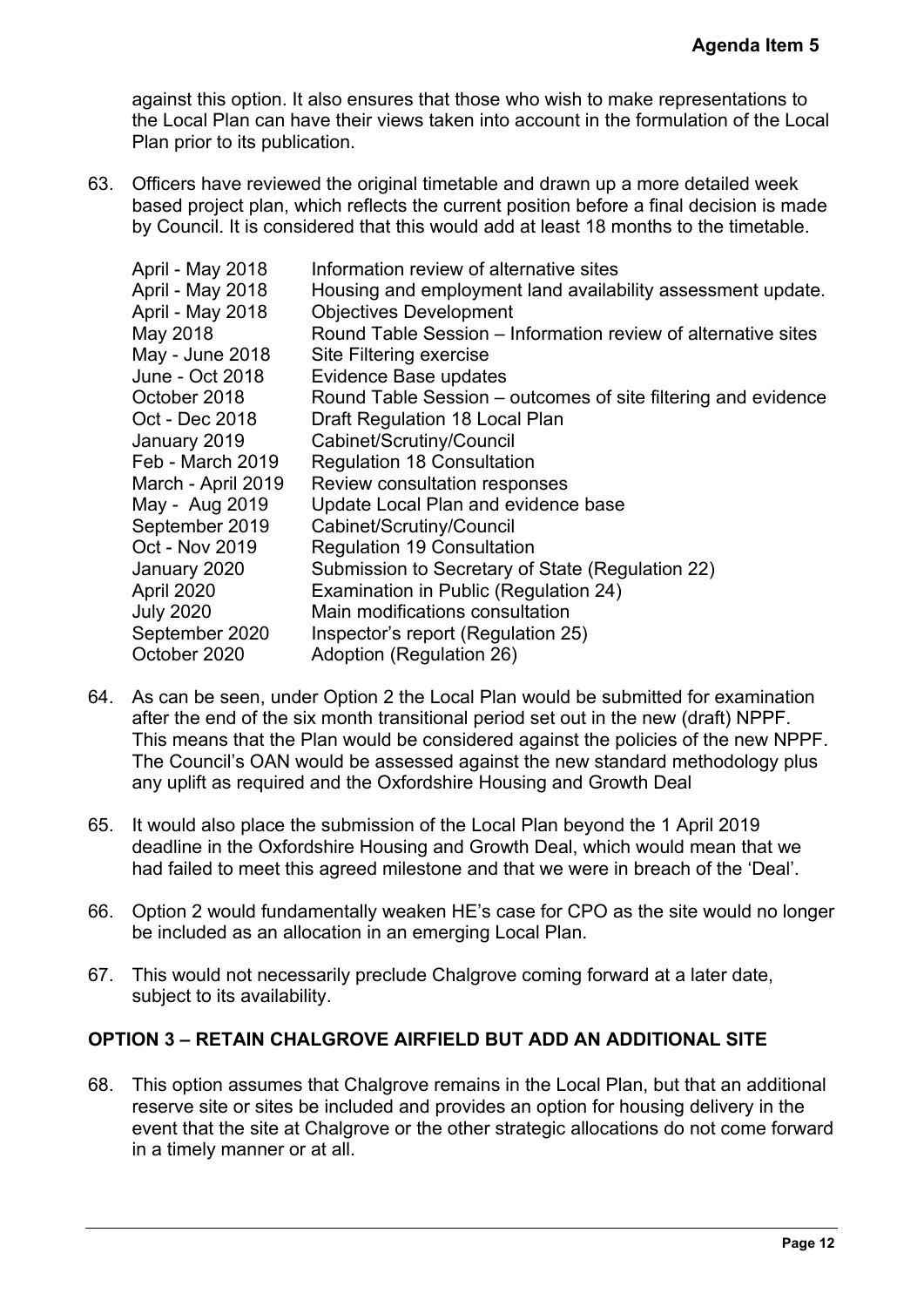- 69. This would involve the council undertaking the necessary work to identify an additional site(s) and ensure the necessary evidence is produced before the Plan is consulted upon again under Regulation 19 and then submitted for examination. Given that this option provides a reserve site(s), it is not considered that an additional regulation 18 stage would be required.
- 70. The work required to support the identification of an additional site follows a broadly similar approach to that of identifying a replacement site. The work involved is set out later in the next section of this report.
- 71. The likely timetable for progressing this option is set out below. Officers have reviewed the original timetable and drawn up a more detailed week based project plan, which reflects the current position before a final decision is made by Council. This timetable has been prepared to ensure submission in December 2018, the anticipated deadline for the transitional period under a new NPPF. The timetable provides more detail on the work required to appraise and filter additional sites in the next few weeks. The time required to complete the evidence base has been reviewed as much of this work is reliant on external consultants and their ability to match our timescales. It includes the potential for consultation on main modifications to the Local Plan. If this is not required, then the Local Plan could be adopted in June 2019.

| <b>Agenda Item 5</b>                                                                                                                                                                                                                                                                                                                                                                                                                                                                                                                                                                                                                                                                                                                                                                                                                                                                         |
|----------------------------------------------------------------------------------------------------------------------------------------------------------------------------------------------------------------------------------------------------------------------------------------------------------------------------------------------------------------------------------------------------------------------------------------------------------------------------------------------------------------------------------------------------------------------------------------------------------------------------------------------------------------------------------------------------------------------------------------------------------------------------------------------------------------------------------------------------------------------------------------------|
| This would involve the council undertaking the necessary work to identify an<br>additional site(s) and ensure the necessary evidence is produced before the Plan is<br>consulted upon again under Regulation 19 and then submitted for examination.<br>Given that this option provides a reserve site(s), it is not considered that an additional<br>regulation 18 stage would be required.                                                                                                                                                                                                                                                                                                                                                                                                                                                                                                  |
| The work required to support the identification of an additional site follows a broadly<br>similar approach to that of identifying a replacement site. The work involved is set out<br>later in the next section of this report.                                                                                                                                                                                                                                                                                                                                                                                                                                                                                                                                                                                                                                                             |
| The likely timetable for progressing this option is set out below. Officers have<br>reviewed the original timetable and drawn up a more detailed week based project<br>plan, which reflects the current position before a final decision is made by Council.<br>This timetable has been prepared to ensure submission in December 2018, the<br>anticipated deadline for the transitional period under a new NPPF. The timetable<br>provides more detail on the work required to appraise and filter additional sites in the<br>next few weeks. The time required to complete the evidence base has been reviewed<br>as much of this work is reliant on external consultants and their ability to match our<br>timescales. It includes the potential for consultation on main modifications to the<br>Local Plan. If this is not required, then the Local Plan could be adopted in June 2019. |
| April - May 2018<br>Information review of alternative sites<br>April - May 2018<br>Housing and employment land availability assessment update.<br>April 2018<br><b>Objectives Development</b><br>May - June 2018<br>Site Filtering exercise<br>Round Table Session – Information review of alternative sites<br>May 2018<br>April – Aug 2018<br>Evidence Base updates<br>September 2018<br>Round Table Session – outcomes of site filtering and evidence<br>Sept - Oct 2018<br>Draft Local Plan<br>October 2018<br>Cabinet/Scrutiny/Council<br>Oct - Dec 2018<br>Publication of the Local Plan for consultation (Regulation 19)<br>Submission to Secretary of State (Regulation 22)<br>December 2018<br>March 2019<br>Examination in Public (Regulation 24)<br>Main modifications consultation<br>June 2019<br>August 2019<br>Inspector's report (Regulation 25)                             |
| September 2019<br>Adoption (Regulation 26)<br>The availability of a reserve site in the Local Plan could weaken HE's case for CPO.<br>The wording regarding the additional 'reserve' site or sites will be important in this<br>regard. The status of the site or sites will need to be written in the policy.                                                                                                                                                                                                                                                                                                                                                                                                                                                                                                                                                                               |
| Further, the promoters of the 'reserve' site may well seek to progress their site<br>regardless of their 'reserve' status. The triggers for releasing a 'reserve' site or sites<br>must therefore be clear in the policy to ensure that this is limited.                                                                                                                                                                                                                                                                                                                                                                                                                                                                                                                                                                                                                                     |
| The implication of this would be that the Local Plan would then likely be submitted<br>under the proposed transitional arrangements for the NPPF and before the 31 March<br>2019, Housing and Growth Deal deadline.                                                                                                                                                                                                                                                                                                                                                                                                                                                                                                                                                                                                                                                                          |
| It is considered that this option provides an efficient and proactive route for the Local<br>Plan whilst reducing the risk to the overall soundness of the Local Plan. Councillors<br>may wish to include one or more of these reserve sites within the Local Plan. The                                                                                                                                                                                                                                                                                                                                                                                                                                                                                                                                                                                                                      |
| Page 13                                                                                                                                                                                                                                                                                                                                                                                                                                                                                                                                                                                                                                                                                                                                                                                                                                                                                      |

- 72. The availability of a reserve site in the Local Plan could weaken HE's case for CPO. The wording regarding the additional 'reserve' site or sites will be important in this regard. The status of the site or sites will need to be written in the policy.
- 73. Further, the promoters of the 'reserve' site may well seek to progress their site regardless of their 'reserve' status. The triggers for releasing a 'reserve' site or sites must therefore be clear in the policy to ensure that this is limited.
- 74. The implication of this would be that the Local Plan would then likely be submitted under the proposed transitional arrangements for the NPPF and before the 31 March 2019, Housing and Growth Deal deadline.
- 75. It is considered that this option provides an efficient and proactive route for the Local Plan whilst reducing the risk to the overall soundness of the Local Plan. Councillors may wish to include one or more of these reserve sites within the Local Plan. The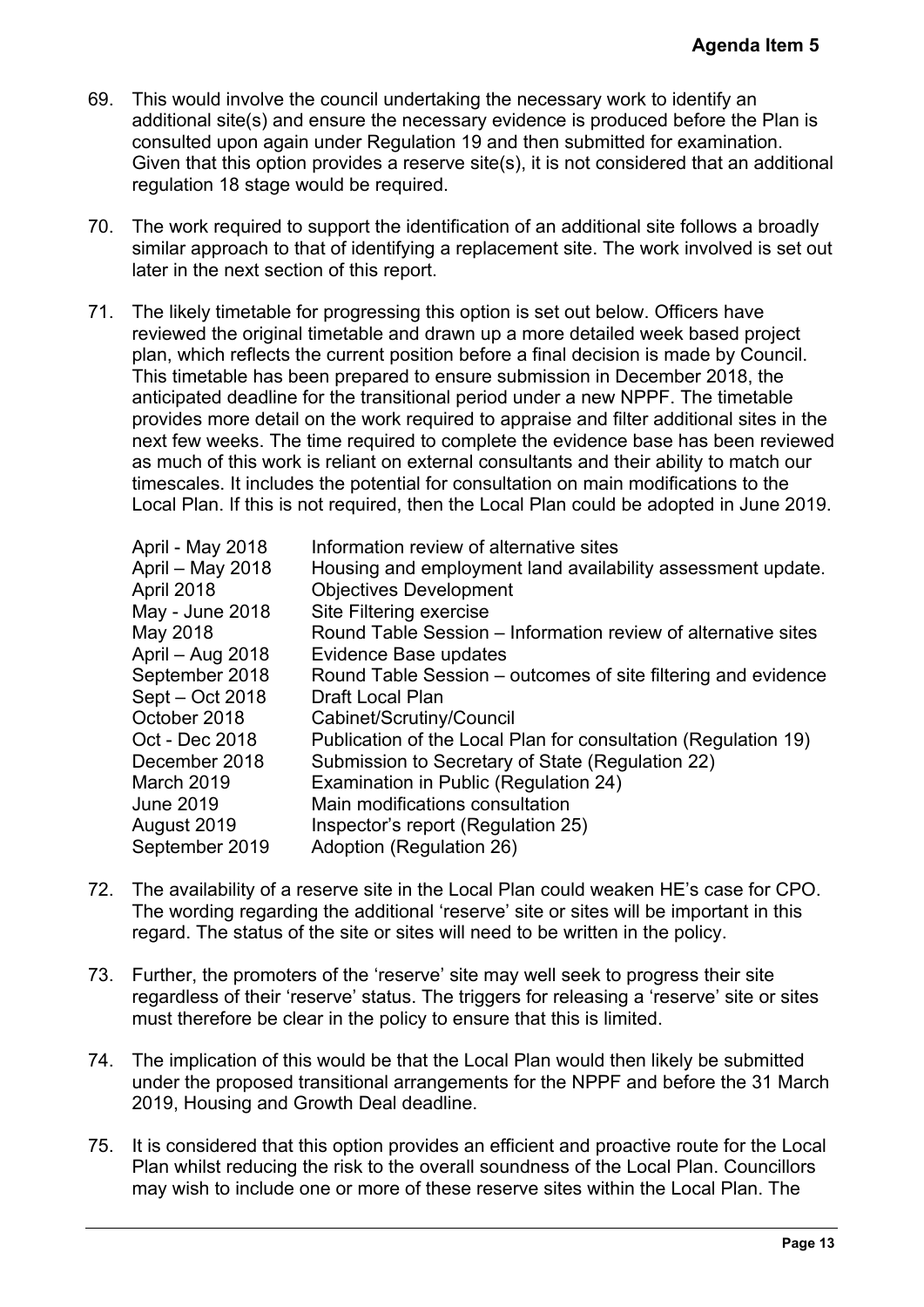identification and selection process of reserve sites is not at this stage in the process, but officers will engage with councillors on the selection process prior to a recommendation to Cabinet/Council for the next stage.

- 76. As part of considering option 3, councillors could consider a potential sub-option option 3a. Option 3a would be to delay the submission of the Local Plan beyond the transitional arrangements, but before the 31 March 2019 deadline. This opportunity will depend on the timing of the publication of the final NPPF and could present only a marginal timescale, and in the event that the NPPF is seriously delayed, no opportunity at all. Selecting this approach could enable the council to take advantage of the local calculation of housing need. The further implication of using a lower OAN figure would be to undermine the growth deal commitment to plan for 100,000 homes by 2031. Agenda Item 5<br>ge in the process,<br>pr to a<br>all sub-option –<br>Plan beyond the<br>his opportunity<br>layed, no<br>bight a diver of AN<br>is a diver OAN<br>r 100,000 homes<br>deliver more<br>reduced if the<br>sonable strategic<br>ncluded in the<br>sonable st
- 77. There is a further consideration as to whether we continue to plan to deliver more housing than is required or whether the level of development is then reduced if the new figures indicate a lower requirement.

PROCESS FOR CONSIDERING ALTERNATIVE/ADDITIONAL SITE(S)

- 78. As part of the Local Plan process, it is necessary to consider all reasonable strategic site options prior to the selection of those sites which are ultimately included in the Publication Local Plan. The reasonable alternatives provide the appropriate starting point for considering additional/alternative site(s). These have been promoted to the Council through the Local Plan process up to and including the Regulation 19 stage already undertaken.
- 79. We have consulted upon alternative sites through the development of the Local Plan. A brief summary of the history is provided below.
- 80. In the Refined Options (February 2015) version of the South Oxfordshire Local Plan we refer to the ways in which we could help Oxford City meet its unmet housing need and suggest that some approaches might be:
	- An extension to Oxford in the Green Belt at Grenoble Road
	- Wick Farm Area beyond Barton also in the Green Belt
	- $\bullet$  A new settlement Junction 7 of the M40
	- Extensions to existing settlements
- 81. In the first Preferred Options (June 2016) we refer to our consideration of seven possible locations for a strategic new community:
	- Chalgrove Airfield
	- Harrington
	- Culham Science Village
	- Lower Elsfield
	- Wick Farm
	- **Thornhill**
	- Grenoble Road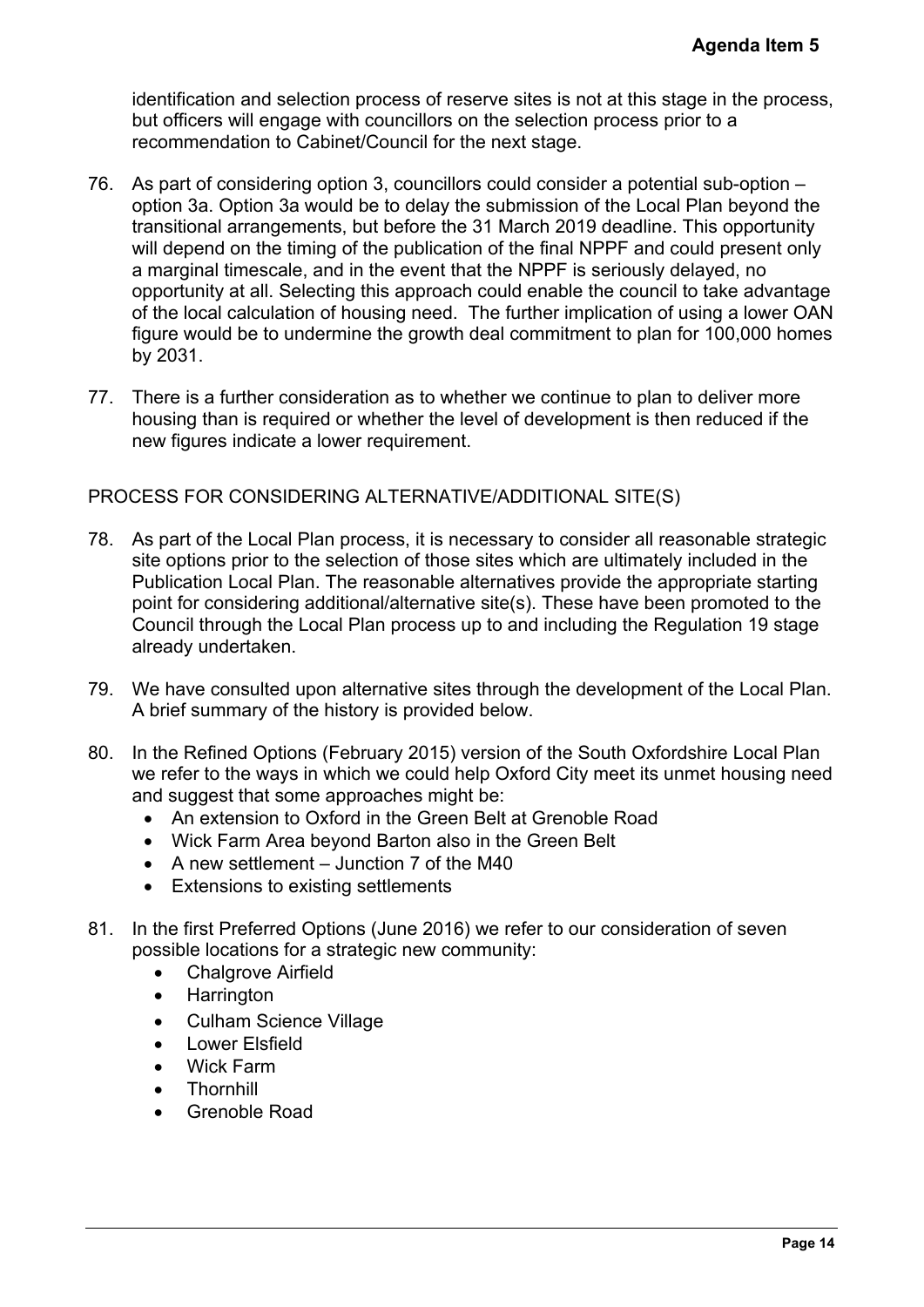- 82. We put forward as distinct consultation options those locations outside Oxford's Green Belt:
	- Chalgrove Airfield
	- New settlement at Harrington at J7 of the M40.
- 83. We also concluded that the preferred option was a new community at Chalgrove Airfield.
- 84. At the Second Preferred Options (March 2017) we proposed the following allocations:
	- Land adjacent Culham Science Centre
	- Land at Berinsfield
	- Land at Chalgrove Airfield
	- Land at Oxford Brookes University, Wheatley (Holton Parish)
- 85. The Publication (October 2017) of the Local Plan retained the allocations proposed in the Second Preferred Options.

#### Sustainability Appraisal

86. The assessment of all the sites which have been considered at each stage of the Local Plan process are set out in the Sustainability Report, including the addendum report. There are advantages and disadvantages to all the sites as set out in the detailed assessment of the Sustainability Appraisal.

#### Process

- 87. It is not intended that a further Call for Sites process be undertaken as it is reasonable to expect that those alternatives have been promoted in anticipation of the submission of the Local Plan.
- 88. There are sites in addition to the above which have been promoted since the Second Preferred Options stage through the Local Plan process which should be considered through any process for considering alternative/additional sites.
- 89. Essentially the Local Plan and its evidence base would need to be updated to reflect additional site(s). By way of example, if the additional or replacement site was one which has already been consulted upon, and it was being recommended, then the requirement would be for the plan to be updated, to go back through the democratic process (Cabinet, Scrutiny and Council) and then to go out for a second Reg. 19 consultation. Alternatively, if it is a new site being recommended, then we would advise to go back a further stage in the consultation process, to a Reg. 18 consultation. Agenda Item 5<br>de Oxford's<br>at Chalgrove<br>bowing allocations:<br>tions proposed in<br>ions proposed in<br>a stage of the<br>the addendum<br>et out in the<br>assement of the same of the considered<br>pdated to reflect<br>and be considered<br>pdated to r
- 90. Part of the site selection process requires input from developers promoting the alternative sites to provide the most up to date information regarding their site and the work undertaken to date to progress it. The amount and quality of information will vary considerably across the sites. Officers will review the information available to us and identify the gaps to ensure that we can update our evidence base consistently in order to inform the alternative site selection process.
- 91. A key part of the information review is to contact many of the statutory consultees to ask for their input into the assessment of alternative sites. These responses will seek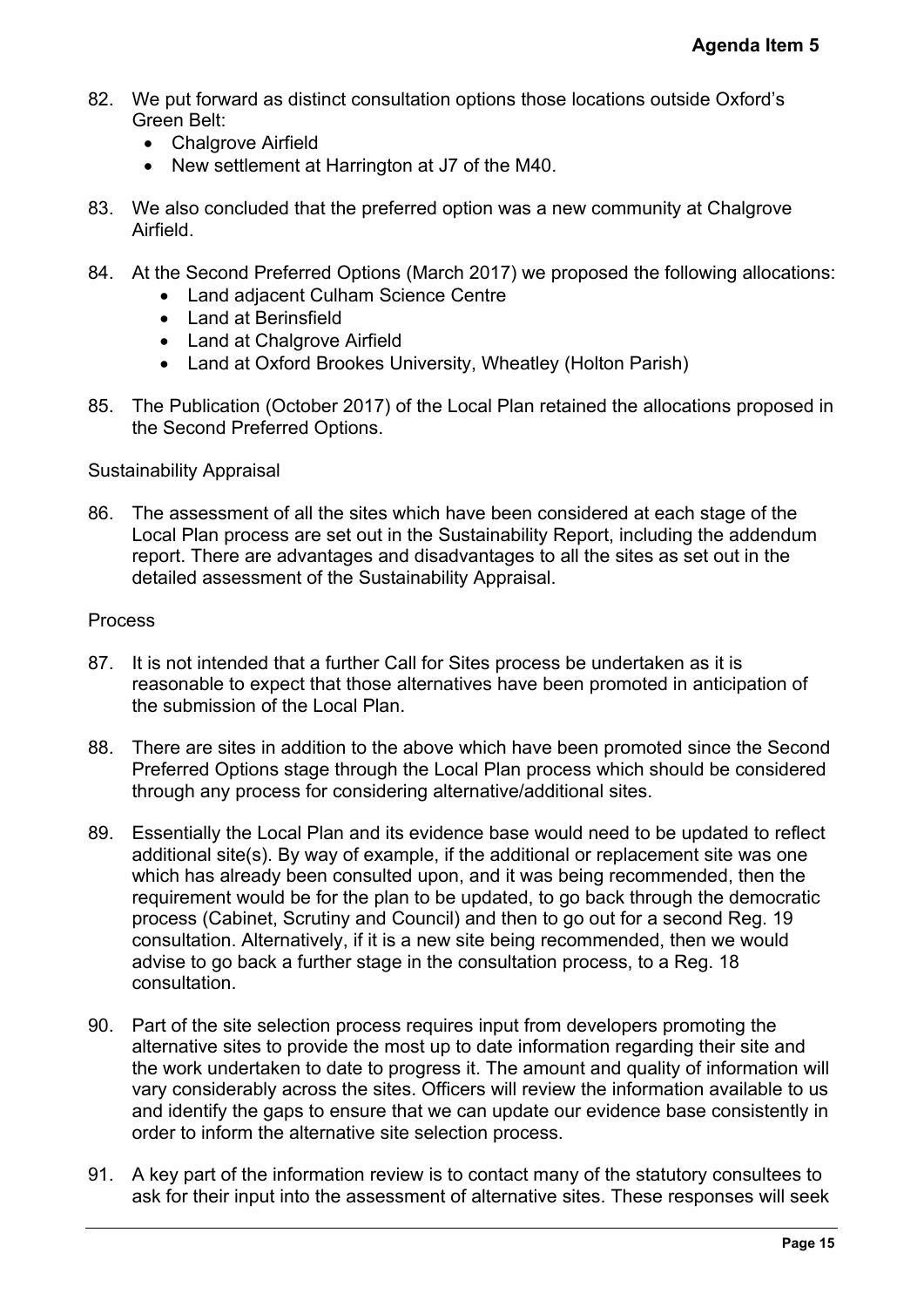observations/concerns for each of the sites including any updates. It will also be an opportunity for stakeholders to consider what the impact may be on infrastructure provision across the area should Chalgrove not deliver and what would change if it is replaced with an alternative site(s). Agenda Item 5<br>
will also be an<br>
infrastructure<br>
uld change if it is<br>
ts of the Local<br>
rove Airfield.<br>
a visits to all<br>
al Employment<br>
in view of the<br>
we is to<br>
ich it can be<br>
we is to<br>
ich it can be<br>
we is to<br>
ich it can b

92. This element of the work will also involve the identification of the parts of the Local Plan and its evidence base which are relevant or reliant upon Chalgrove Airfield.

#### SHELAA update

93. This part of the work programme will involve officers undertaking site visits to all alternative sites with an update to the existing Strategic Housing and Employment Land Availability Assessment. The SHELAA would also be updated in view of the time elapsed since its last update.

#### Objectives Development

- 94. This workstream which can be undertaken concurrently with the above is to undertake a review of the Sustainability Appraisal and the way in which it can be used to formulate criteria more appropriate to the selection of additional site(s).
- 95. A site selection methodology paper will be drawn up alongside this work to steer the filtering process.

#### Filtering Exercise

96. This stage of the process effectively pulls together the information collected in the previous stages and starts to filter the full list of alternative sites. This work will be supported by the production of a background paper on site selection. Councillors will be briefed and involved in this part of the process.

#### Evidence Base Updates

- 97. Once the filtering exercise has commenced, the evidence base to support the Local Plan can be updated as below;
	- Updating the Sustainability Appraisal (SA),
	- Updating the Habitats Regulations Assessment (HRA) including traffic flow data,
	- Additional Evaluation of Traffic Impacts study,
	- Updating the Infrastructure Delivery Plan,
	- Updating the Strategic Flood Risk Assessment,
	- Updating Historic Impact Assessment,
	- Updating the Leisure Studies report,
	- Updating the landscape work to include a new site(s)
	- Updating the retail study report.
- 98. These tasks can be undertaken concurrently, though the SA and HRA would follow at a staggered pace. The Local Plan itself can be updated, including any necessary supporting topic papers, during this time.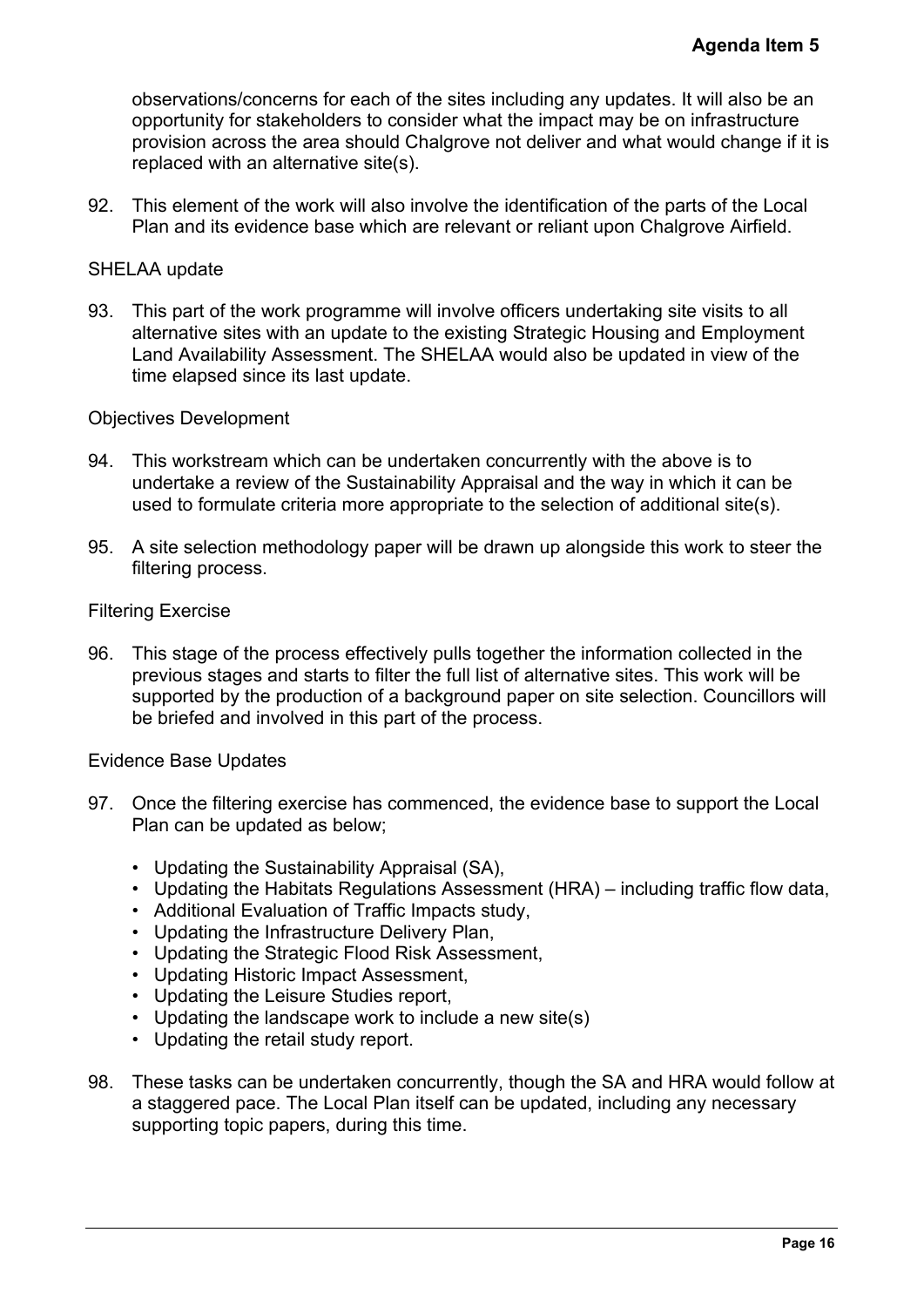#### Steps to adoption

- 99. In any event, whether submitting the Publication Local Plan as consulted upon or following a second publication consultation, the council would submit the Local Plan to the Secretary of State for independent examination, together with the supporting evidence base studies and reports. If a second consultation stage were required, the supporting material would include a summary of the representations made to both publication stages of consultation.
- 100. Once the Local Plan is submitted, the timetable is largely steered by the Planning Inspector, including any potential delay created by any route that might be chosen to address concerns.
- 101. Following the examination, the Inspector may recommend changes to the Local Plan, which the council would then consider (and usually accept unless there was a good planning reason not to). A 'Modifications' version of the Local Plan would then be published for consultation, incorporating any recommended changes the council agrees. The Local Plan would then be finalised and adopted.

## **Financial Implications**

- 102. The preparation of the South Oxfordshire Local Plan is undertaken by officers within the Planning Policy team and is supported by an extensive evidence base. The activities of this team are met from the existing Planning Policy budget. Clearly any delay will mean further updates which each have a cost as the evidence base will start to become increasingly dated. The length of the delay will have a direct relationship with this cost as some reports and assessments have a different tolerance to the duration of time. If either option 2 or 3 are taken forward this will have a certain cost implication. Many of the documents which support the Local Plan will require to be updated by the inclusion of a replacement or additional site(s). Much of the technical supporting evidence base has been prepared by external consultants and the additional work required will vary across the evidence base. By way of example, the addition of a new site or sites will require a re-run of the Evaluation of Transport Impacts (relying on our partner, Oxfordshire County Council, as Highway Authority) and significant site specific updates to the Infrastructure Delivery Plan. However, officers believe updates can be covered from within the existing policy budgets as much of the evidence base can have addendum reports rather than necessitating a complete rewrite. Agenda Item 5<br>
ulted upon or<br>
t the Local Plan<br>
the supporting<br>
ere required, the<br>
made to both<br>
the Planning<br>
ght be chosen to<br>
to the Local Plan,<br>
ere was a good<br>
yould then be<br>
s the council<br>
s the council<br>
by officers
- 103. Option 2 or 3 will require officer resource to support the necessary contractual requests for additional work and to review additional material. There will be a requirement for officers to revisit some of the statements of common ground and to update the Local Plan itself. Under option 2 this will require officers to review against the NPPF requirements because this approach will fall outside of the transitional arrangements. As the work programme for the team was focussed on the necessary preparatory work for the examination, it shifts the timescale back and will create some management challenges which will require a flexible approach to officer resource.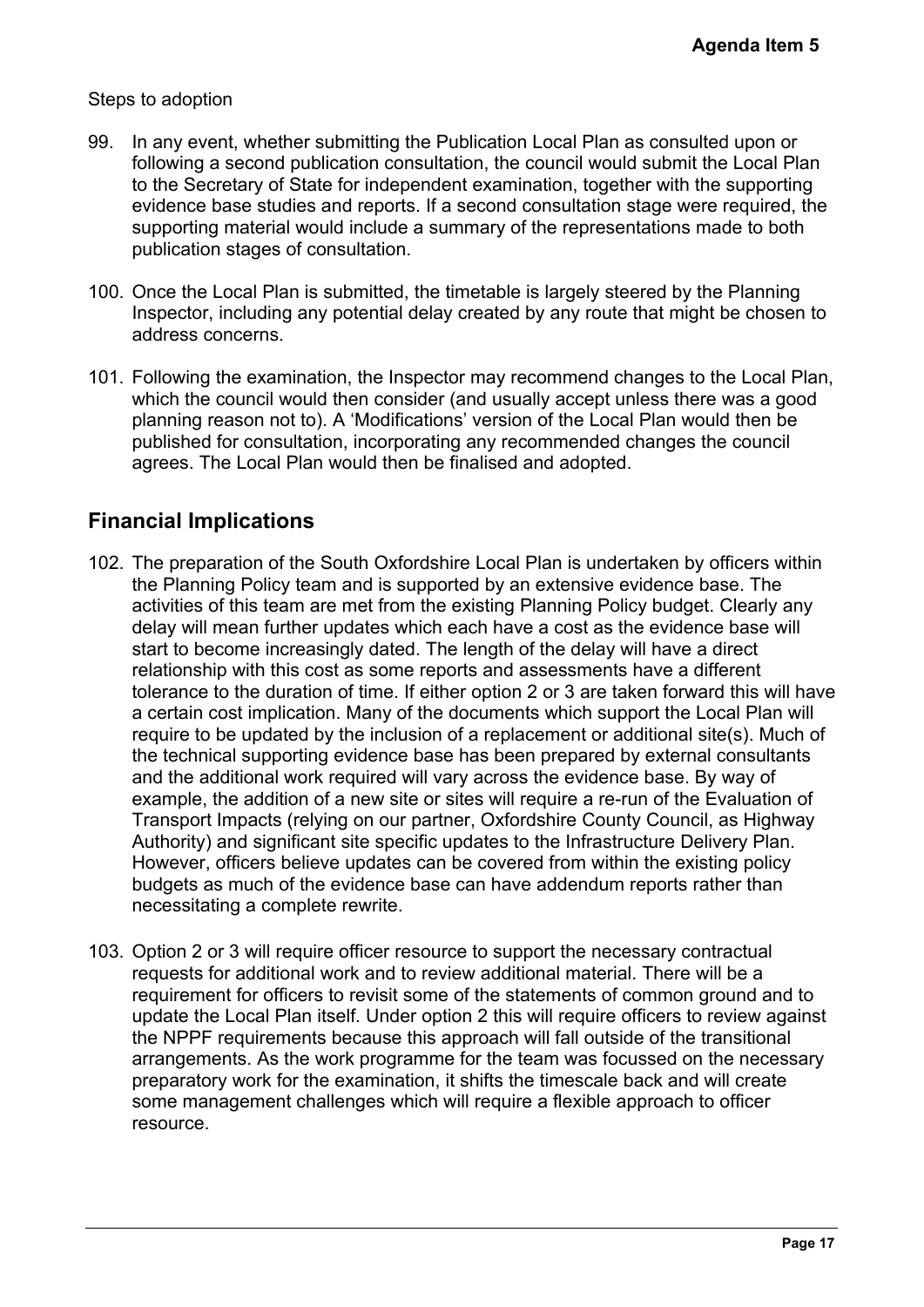# **Legal Implications**

- 104. The Publication version of the South Oxfordshire Local Plan has been produced for publication under regulation 19 of the Town and Country Planning (Local Planning) (England) Regulations 2012 ("Local Planning Regulations").
- 105. Local authorities are required by law to prepare a development plan for their administrative area and the process for doing that is governed by statute. The regulations require local authorities to notify and invite comments from a range of specified persons and organisations on their development plan proposals.
- 106. In the absence of an up to date Local Plan, South Oxfordshire remains vulnerable to challenge. The recently published Housing Land Supply calculation for South Oxfordshire (April 2018) demonstrates that a five year housing land supply (HLS) for the district exists. This shift into a positive position is a result of both pragmatic decision making and allowed appeals. Whilst this current identified supply will assist in defending speculative development on sites which are not identified in the adopted or emerging Local Plan, this is not an opportunity to be complacent and we will continue to be challenged through the appeal process. Agenda Item 5<br>
en produced for<br>
ocal Planning)<br>
for their<br>
stute. The<br>
ma range of<br>
osals.<br>
ins vulnerable to<br>
for South<br>
supply (HLS) for<br>
pragmatic<br>
upply will assist<br>
ed in the adopted<br>
and we will<br>
leed upon them by<br>
n
- 107. In the absence of a five year HLS, local authorities are having imposed upon them by decision of the Secretary of State, planning permissions which need not necessarily comply with the current or emerging Local Plan. It is therefore essential that the Local Plan is progressed expeditiously if the threat of adverse planning decisions is to be avoided.
- 108. Section 33A of the Planning and Compulsory Purchase Act 2004 (as inserted by the s110 of the Localism Act 2011) ("s33A") provides that local planning authorities must co-operate with other local planning authorities in maximising the effectiveness with which activities such as the preparation of local plan/development plan documents are undertaken so far as they relate to strategic matters. This 'duty to cooperate' requires the local authority to engage constructively, actively and on an ongoing basis in any process by means of which activities such as the preparation of Local Plan are undertaken.
- 109. If the person appointed to carry out the independent examination considers that the council has not complied with its duty under s33A in relation to the preparation of its Local Plan the person can neither recommend adoption nor modifications and in such cases, the council cannot then adopt the Local Plan.
- 110. Legal advice has been sought from the QC and counsel engaged by the council to advise on the Local Plan. A copy of the full advice is attached in the confidential appendices 11 and 17. This is not for publication because it contains information in respect of which a claim to legal professional privilege could be maintained in legal proceedings and in all the circumstances of the case the public interest in maintaining the exemption outweighs the public interest in disclosing the information.
- 111. Councillors must take the legal advice into account before exercising their judgment.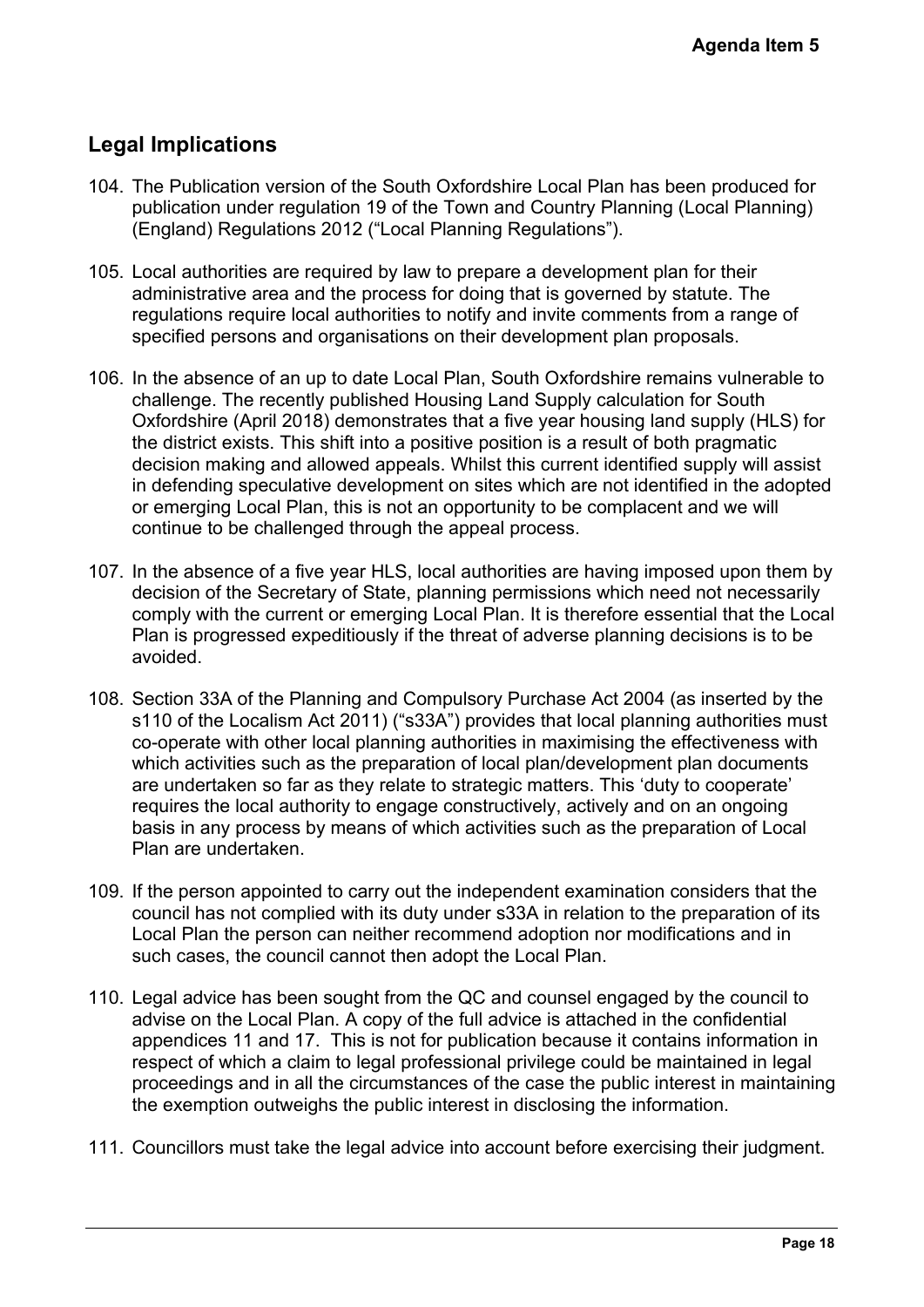# **Risks**

- 112. Specific risks relating to the delivery of strategic allocations and the overall level of delivery have been raised elsewhere in the report.
- 113. Risks relating to the extent to which the unmet housing needs are initially planned for and the consistency of approach to taking land out of the Green Belt have previously been raised and are included in the report to Council of September 2017. There is no additional risk. The Green Belt report which forms part of the evidence base for the Local Plan did not consider the potential for additional land to be designated as Green Belt. If replacement land is sought, then an assessment to determine an appropriate location(s) for this will need to be undertaken.
- 114. More generally, a failure to progress a Local Plan that identifies future development requirements for the area and strategic locations where these requirements can be accommodated will result in a policy vacuum, increasing the risk of ad hoc development proposals being submitted and potentially, to decisions being secured by appeal.
- 115. The absence of a Local Plan could result in an uncoordinated approach to development, leading to inappropriate and incremental development being allowed on appeal that does not take account of cumulative implications and requirements for supporting infrastructure, with the potential for adverse environmental impacts.
- 116. The council is currently in a position where it cannot demonstrate a sufficient level of land for housing and there are planning applications pending which have been submitted on this basis. It is therefore critical that progress is made on agreeing the emerging Local Plan. Any delay in progressing the Local Plan to submission and examination increases the risk of inappropriate development and lack of delivery of key infrastructure.

# **Other Implications**

- 117. The implication of Option 2 would be that the Local Plan would certainly be submitted beyond the proposed transitional arrangements for the NPPF. The timing of the publication of the final version of the NPPF will be important for Option 3 as it may be possible to submit under the proposed transitional arrangements. The Government's new housing need calculations could then be used as the lower end of a range for local housing need, although it is not clear the extent to which any additional need to factor in economic forecasts would have to be undertaken. This could create uncertainty at a time when a second Publication version of the South Oxfordshire Local Plan is being considered. This would be a new risk at that time. Agenda Item 5<br>
overall level of<br>
itially planned for<br>
2017. There is no<br>
cce base for the<br>
signated as<br>
termine an<br>
re development<br>
ements can be<br>
ad hoc<br>
sheing secured<br>
ach to<br>
being allowed<br>
requirements for<br>
ad hoc<br>
re
- 118. The draft planning practice guidance makes specific reference to Housing Deals as a circumstance where an uplift to the standard need would be appropriate. It advises that in such situations the local housing need can be expressed as a range rather than a single figure. For South Oxfordshire, the lower end of the range would be the figure calculated using the standard method and the higher end would be the 2014